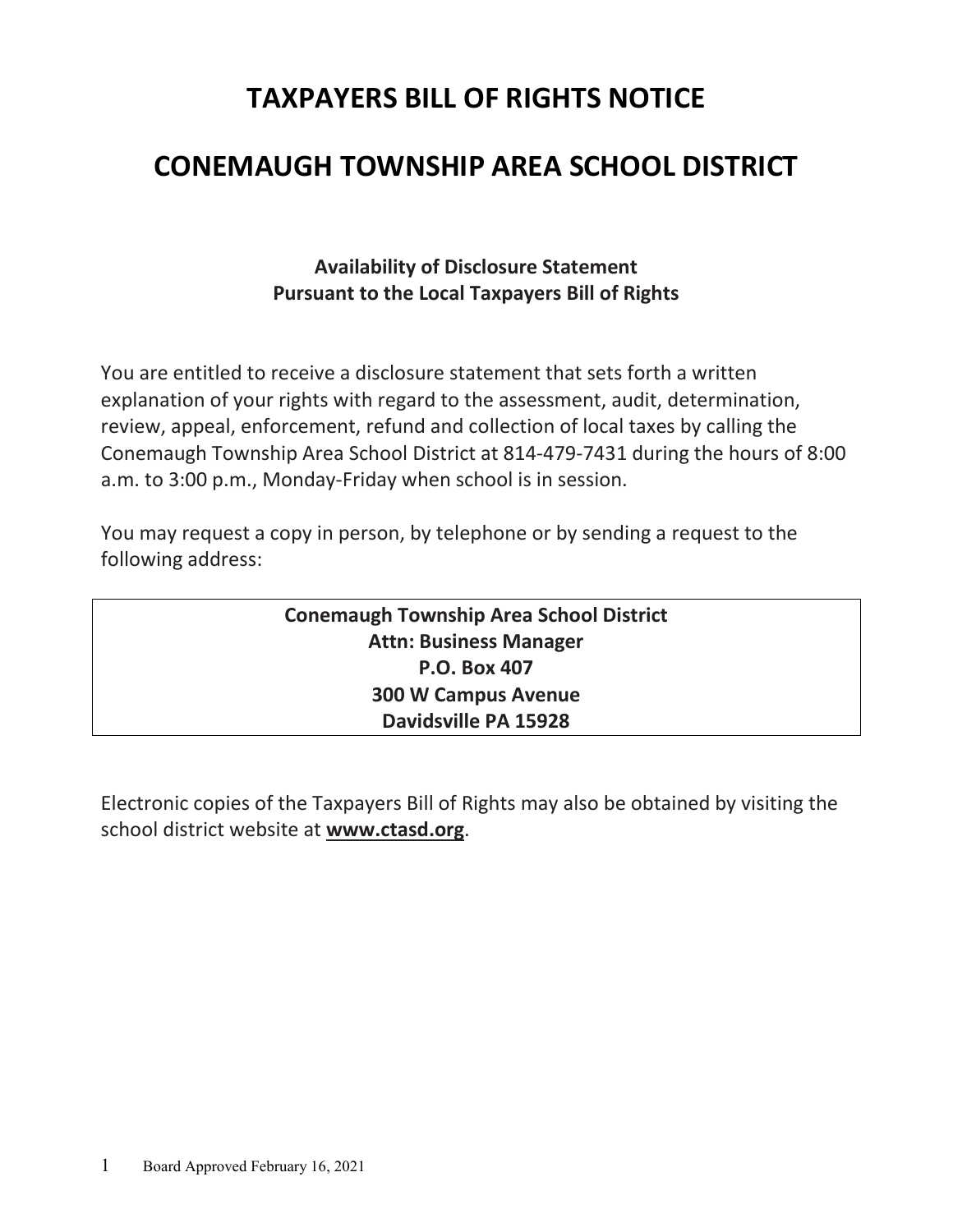## **Disclosure Statement Under The Local Taxpayers Bill of Rights CONEMAUGH TOWNSHIP AREA SCHOOL DISTRICT**

It is the obligation of all taxpayers to voluntarily file all local tax returns and pay all local taxes to which they are subject. However, when the duly appointed or elected tax collector or tax collection agency for the municipality and/or school district in which the taxpayer resides determines that a required return has not been filed, or a tax liability has not been paid, the Local Taxpayers Bill of Rights grants certain legal rights to taxpayers, and imposes obligations on taxing authorities to ensure that equity and fairness guide local governments in the collection of taxes. In addition, the Local Taxpayers Bill of Rights provides the local government entity with certain legal methods to enforce taxpayer obligations. This Disclosure Statement sets forth your rights as a taxpayer in connection with any audit, examination, appeal or refund claim of taxes for Conemaugh Township Area School District, and any enforcement or collection actions taken by the Somerset County PA Recorder of Deeds or other current Board-appointed tax collectors [detailed below with each tax] (the "Tax Administrator") on behalf of the Conemaugh Township Area School District.

#### **Applicability/Eligible Taxes**

This Disclosure Statement applies to all eligible taxes levied by the Conemaugh Township Area School District. *For this purpose, eligible taxes do not include real property taxes*. The specific eligible tax(es) levied by the Conemaugh Township Area School District are:

- 1. Earned Income Tax (Currently, Capital Tax Collection Bureau, appointed by the Somerset County Tax Collection Committee);
- 2. Section 679 and Act 511 Taxes (Local Tax Collector)
- 3. Realty Transfer Tax (Somerset County PA Recorder of Deeds)

Unless expressly provided in the Local Taxpayers Bill of Rights, the failure of any person acting on behalf of the Tax Administrator to comply with any provisions of this Disclosure Statement, related regulations or the Local Taxpayers Bill of Rights will not excuse the taxpayer from paying the taxes owed.

#### **Audit or Examinations**

If we contact you about your tax return or payment of any eligible taxes, we will send you a letter with either a request for more information or a reason why we believe a change to your return or taxes may be needed. If we request information, you will have 30 calendar days from the date of the mailing to respond. Reasonable extensions of such time will be granted upon application for good cause. We will notify you of the procedures to obtain an extension with our initial request for tax information. Our initial inquiry may include taxes required to be paid or tax returns required to be filed no more than three years prior to the mailing date of our notice. If you give us the requested information or provide an explanation, we may or may not agree with you. If we do not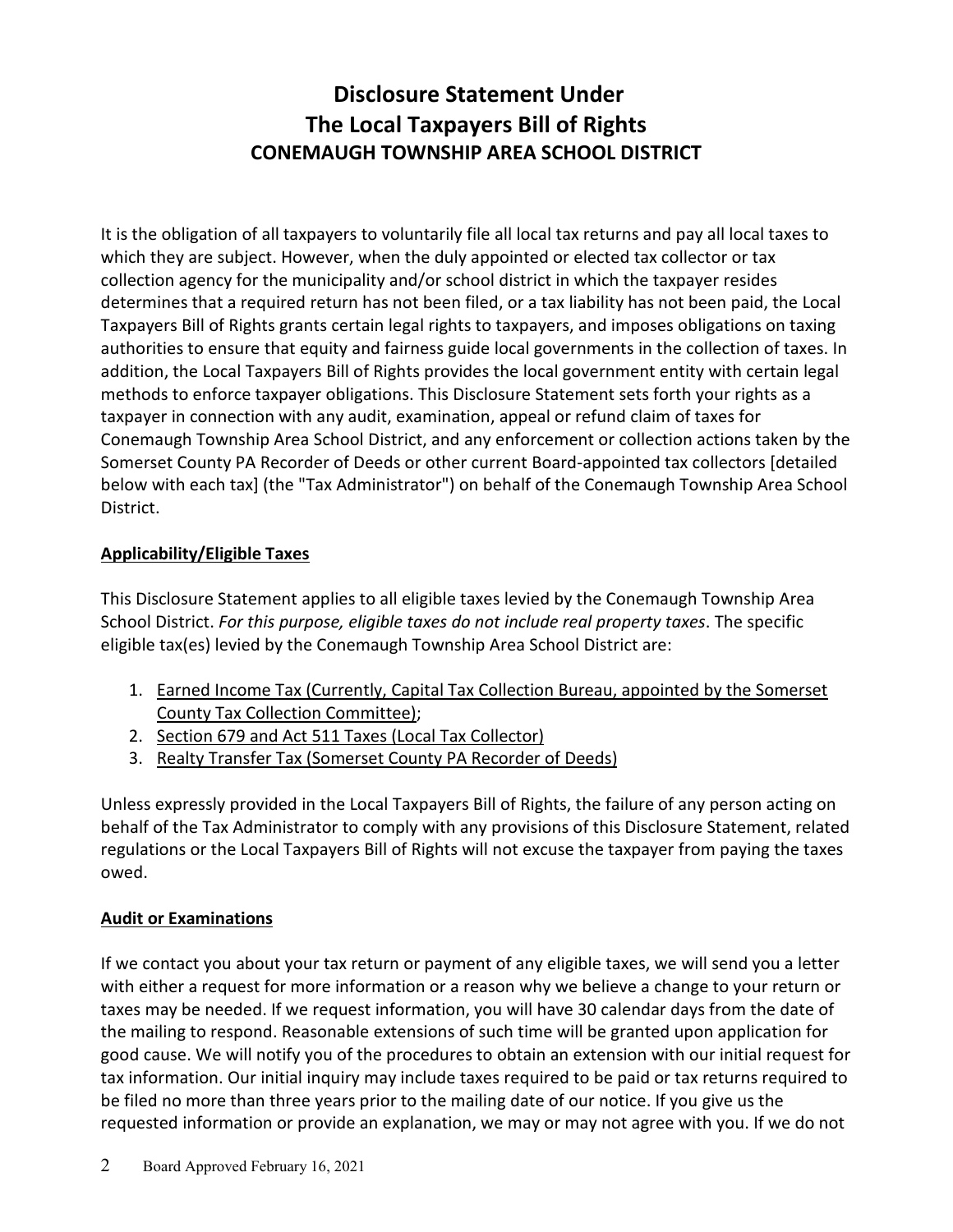agree with you, we will explain in writing our reasons for asserting that you owe us tax (which we call "an underpayment"). Our explanation will include: (1) the tax period or periods for which the underpayment is asserted; (2) the amount of the underpayment detailed by tax period; (3) the legal basis upon which we have relied to determine that an underpayment exists; and (4) an itemization of the revisions made by us to your return or report that results in our decision that an underpayment exists. If you agree with our changes, you should pay the additional tax.

#### **Requests for Prior Year Returns**

An initial request by the Tax Administrator into prior year returns may cover tax returns required to be filed as far back as three years prior to the mailing date of the notice. If the Tax Administrator determines that the taxpayer failed to file a tax return, underreported income or failed to pay a tax for one or more of the tax periods covered by the initial request, the Tax Administrator may request additional information. The Tax Administrator may also require a taxpayer to provide copies of federal and Pennsylvania tax returns when the Tax Administrator can show that the taxpayer's federal tax return(s) is(are) reasonably necessary for the enforcement or collection of tax, and the information is not available from other sources or the Pennsylvania Department of Revenue.

#### **Appeals of Decisions**

If we notify you that you owe more tax (what we call an "assessment") and you do not agree with our decision, you may appeal or seek review by filing a **Petition** for reassessment within 90 days of the date of the mailing of the assessment notice. The Petition must either be in our hands or postmarked by the U.S. Postal Service within this 90-day period. Receipts from other carriers (such as Federal Express) are not accepted as proof of delivery.

Your Petition must explain the legal basis for your position and include all supporting documents. For your convenience, a form for submission of a Petition is available at **Conemaugh Township Area School District, 300 W Campus Avenue, Davidsville, PA 15928** or at **www.ctasd.org**. Your Petition must be mailed or delivered to the attention of the **Business Manager** at the following address: **Conemaugh Township Area School District, P.O. Box 407, 300 W Campus Avenue, Davidsville, PA 15928**. A decision by the CTASD Board of School Directors (the "Board") in Executive Session will be made within 60 days of the date your complete and accurate Petition is received. If you do not agree with the decision of the Board you may appeal to the appropriate Court of Common Pleas of Somerset County. You must file your appeal within 30 days after notice of the decision of the Board.

### **Refunds**

You may file a claim for refund ("Refund Claim") if you think you paid too much tax (what we call an "overpayment"). You must file the Refund Claim within three years of the due date for filing the return as extended or one year after actual payment of the tax, whichever is later. If no report or local tax return is required for the tax, the Refund Claim must be made within 3 years after the due date for payment of the tax or within one year after actual payment of the tax, whichever is later. If your Refund Claim relates to amounts paid as a result of a notice asserting an underpayment of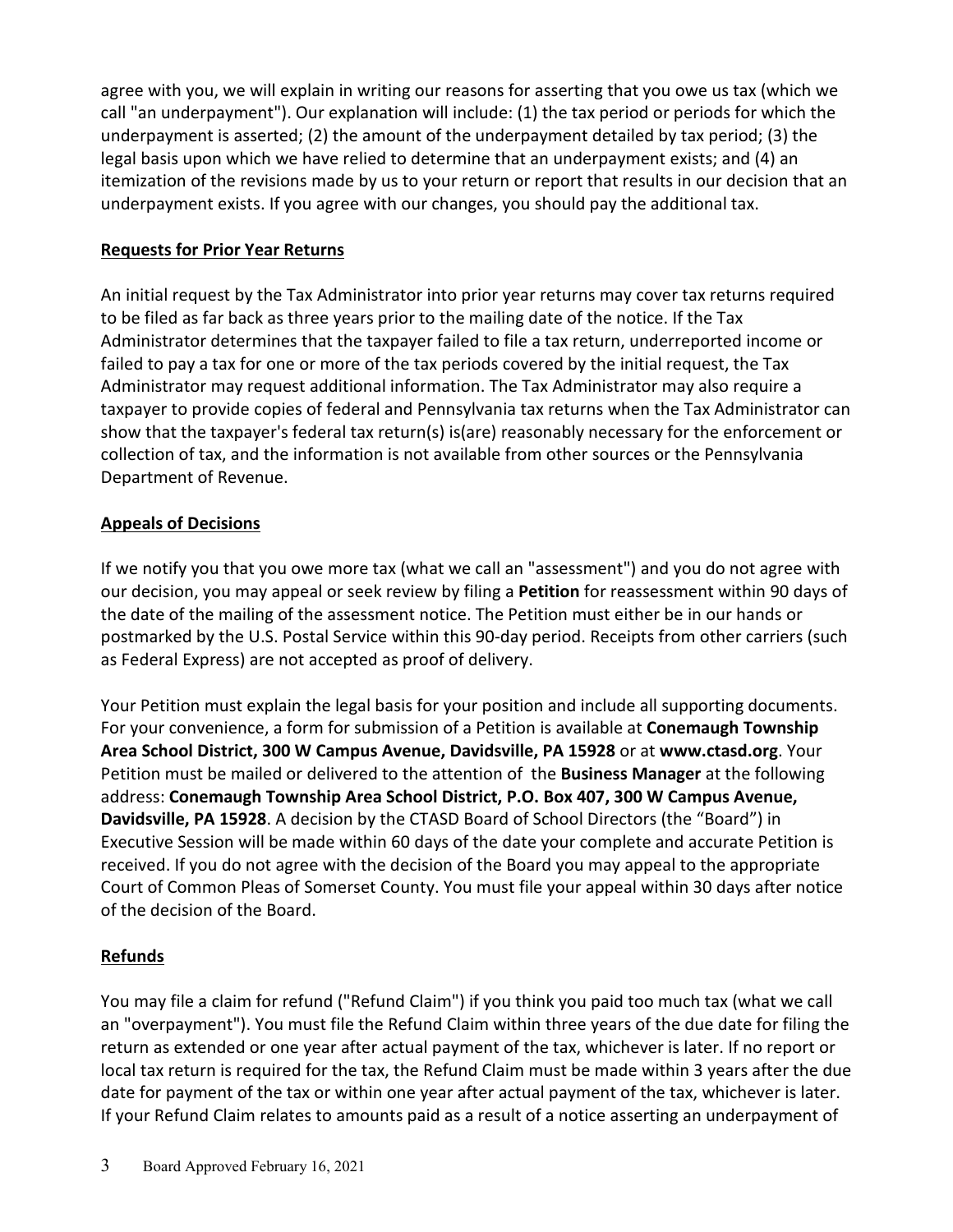tax, your request for Refund Claim must be filed within one year of the date of payment. Refund Claims must be made on forms prescribed by us and must include supporting documentation. Your Refund Claim must be filed with us at 300 W Campus Avenue, Davidsville PA 15928. If you file a tax return showing an overpayment of tax, we will treat that as a request for a cash refund unless you indicate otherwise. If your Refund Claim is denied, you may file a Petition contesting the denial of the refund. Any Petition must be filed within the same time limits that apply for a Refund Claim. Alternatively, you may file a Petition for a refund without first filing a Refund Claim. A hearing date will be set after your Petition is received and a decision by the Board will be made within 60 days of the date your complete and accurate Petition is received. The Appeals Petition form must be used to request a review of a Refund Claim denial. Your Petition must be mailed or delivered to the attention of the Business Manager at the following address: Conemaugh Township Area School District, 300 W Campus Avenue, Davidsville PA 15928.

#### **Enforcement Procedures**

Once it has been determined that you owe a tax, we will take all action we are legally permitted to take to enforce our claim. Such action may include obtaining additional information from you, auditing your records, entering into a settlement with you of the disputed amount of the tax, or obtaining liens on your property, wage attachments, levies, and seizures and sales of your property in appropriate circumstances. We may enter into a written agreement with you for payment of the tax in installments if we believe that such an agreement will facilitate collection. We may also impose interest and applicable penalties on the tax you owe, and may seek criminal prosecution of you in appropriate circumstances.

#### **Tax Information Confidentiality**

Information gained by the Tax Administrator or Board, as a resultof any audit, return, report, investigation, hearing, appeal or verification shall be confidential. However, confidentiality will not preclude disclosure for official purposes, whether in connection with legal proceedings or otherwise, and it will not preclude disclosure to the extent required by applicable law.

#### **Taxpayer Complaints**

If you have a complaint about any action relating to the political subdivision's taxes, the Business Manager may be contacted in writing at: 300 W Campus Avenue, Davidsville PA 15928. The Business Manager will attempt to facilitate resolution of your complaint by working with the appropriate personnel of the Tax Administrator and/or Board, if necessary.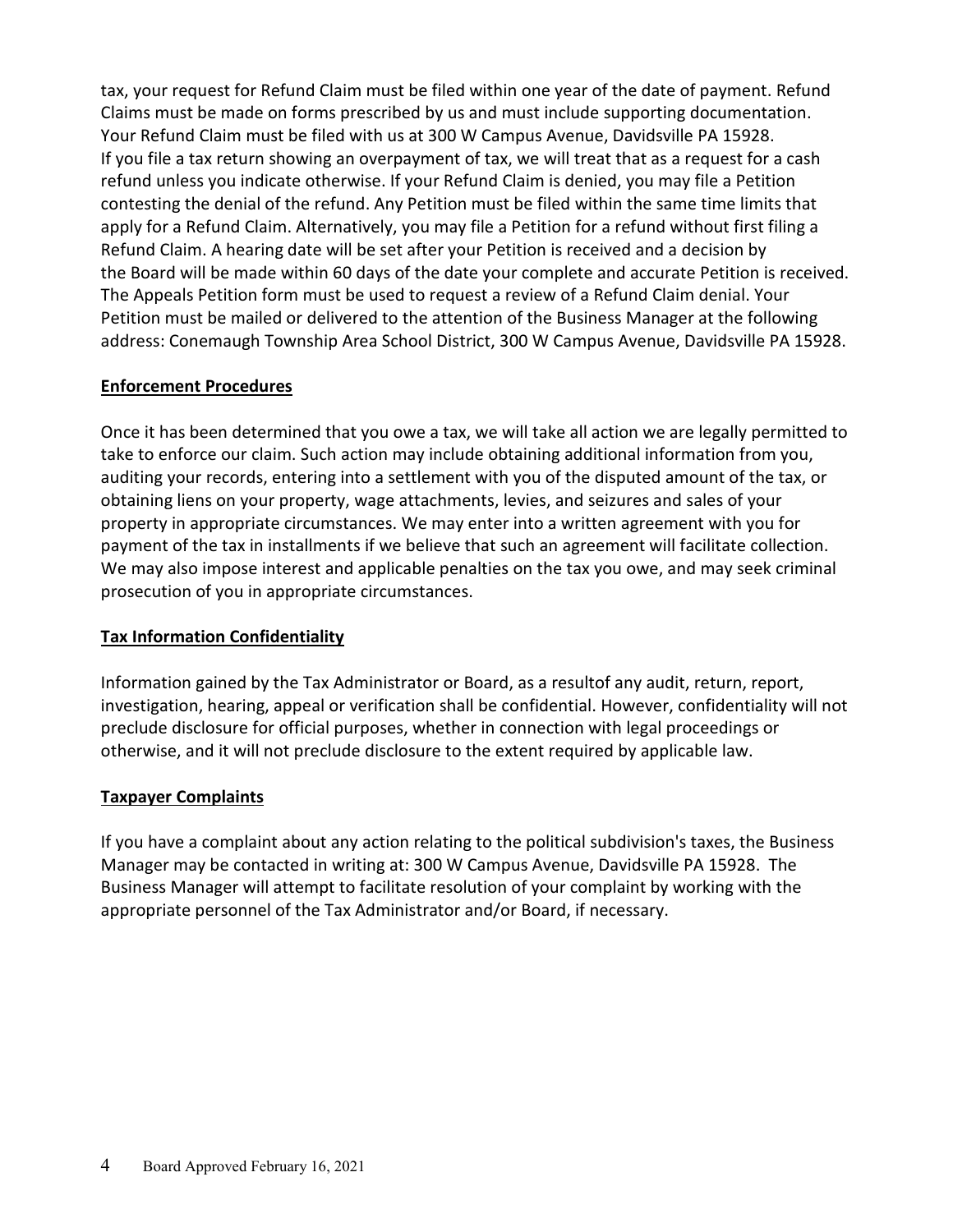#### **PETITION FORM**

**INSTRUCTIONS: Please print or type Petition. Attach a copy of the notice being appealed. Mail this completed Petition to: Business Manager, Conemaugh Township Area School District, P.O. Box 407, 300 West Campus Avenue, Davidsville PA 15928. Petitions filed via U.S. Postal Service shall be considered filed as of the postmark date. Petitions filed by any other method are considered filed on the date received.**

#### **A. Petitioner**

| Last Name                                             |                        | First Name                                                       |                                             | Middle Initial                      |
|-------------------------------------------------------|------------------------|------------------------------------------------------------------|---------------------------------------------|-------------------------------------|
| <b>Street Address</b>                                 |                        |                                                                  |                                             |                                     |
| City                                                  |                        | State                                                            | County                                      | Zip Code                            |
| Phone Number                                          |                        | Contact Person (if Different from the Petitioner) & Phone Number |                                             |                                     |
| Social Security Number or Tax Identification Number   |                        |                                                                  |                                             |                                     |
| <b>B.</b> Type of Tax                                 |                        |                                                                  |                                             |                                     |
| Is this Petition for a Refund? (yes/no)               |                        |                                                                  |                                             | If Yes, What Amount?                |
| Tax Year                                              | Quarter, if applicable | Notice Mailing Date                                              |                                             |                                     |
| <b>School District</b><br>Send All Correspondence to: |                        |                                                                  | Representative (complete information below) | Borough/Township/City<br>Petitioner |
| <b>C.</b> Representative                              |                        |                                                                  |                                             |                                     |
| Last Name                                             |                        | First Name                                                       |                                             | Middle Initial                      |
| <b>Street Address</b>                                 |                        |                                                                  |                                             |                                     |
| City                                                  |                        | State                                                            | County                                      | Zip Code                            |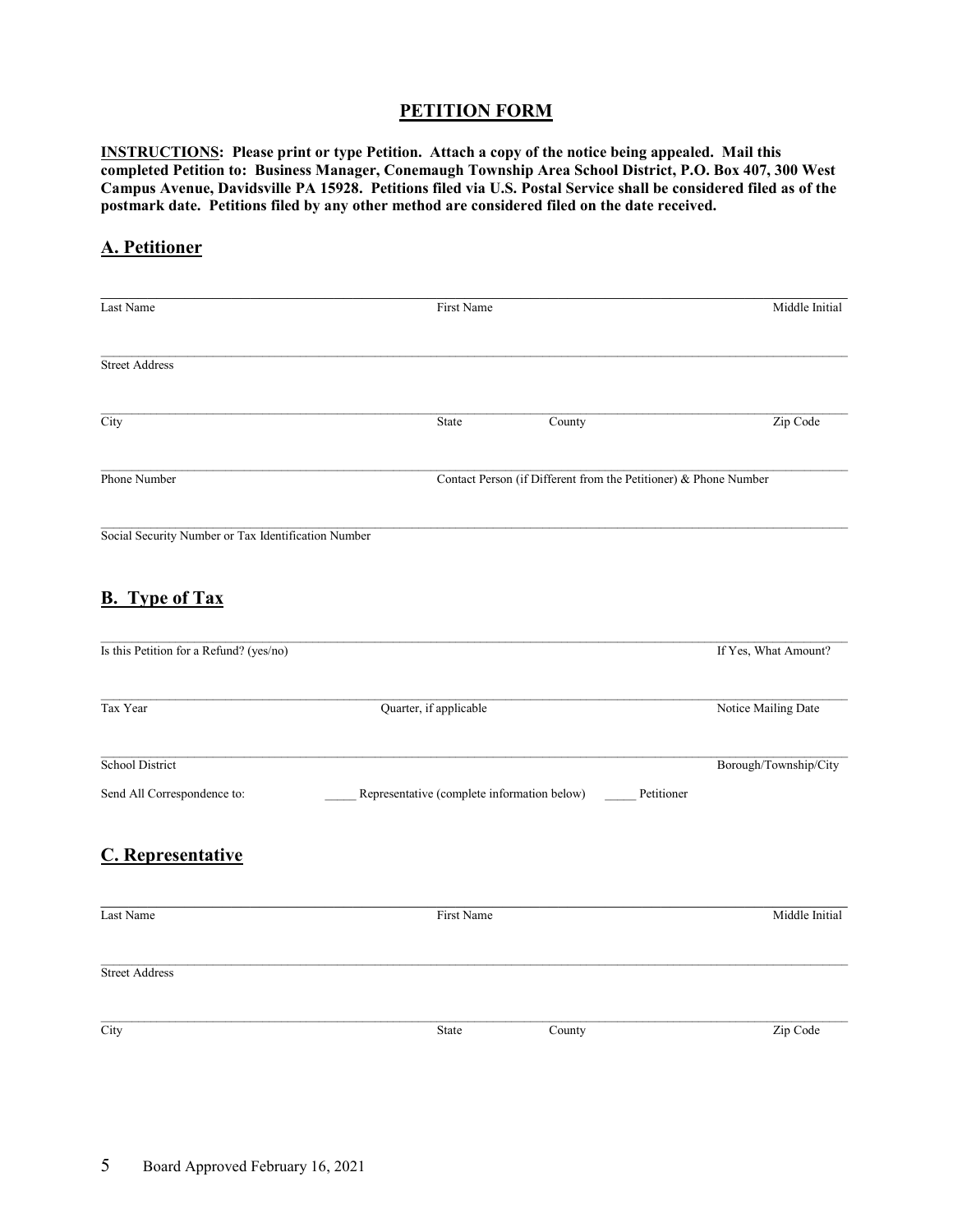#### **D. Scheduling**

Hearing Requested (in person)

Hearing Requested based on Petition and Record (not in person)

*Note: If no choice is indicated, the hearing will be based on petition and record*

#### **E. Relief Request and Arguments**

1. Relief Requested

#### 2. Argument(s)

Explain in detail why the relief requested above should be granted. Attach additional pages if necessary. Also attach copies of any documents you feel would support your arguments. Petitions for Refund must be accompanied by proof of payment of the tax (i.e. receipt or cancelled check).

#### **F. Signature**

All Petitions must be signed by the Petitioner or an authorized representative. If signed by an authorized representative, written authorization from the Petitioner must accompany this Petition.

**Under penalties prescribed by law, I hereby certify that this Petition has been examined by me and that to the best of my knowledge, information, and belief, the facts contained on the Petition are true and correct.**

Print Name

Signature Date by the Contract of the Contract of the Contract of the Contract of the Date of the Date of the Date of the Date of the Contract of the Contract of the Contract of the Contract of the Contract of the Contract